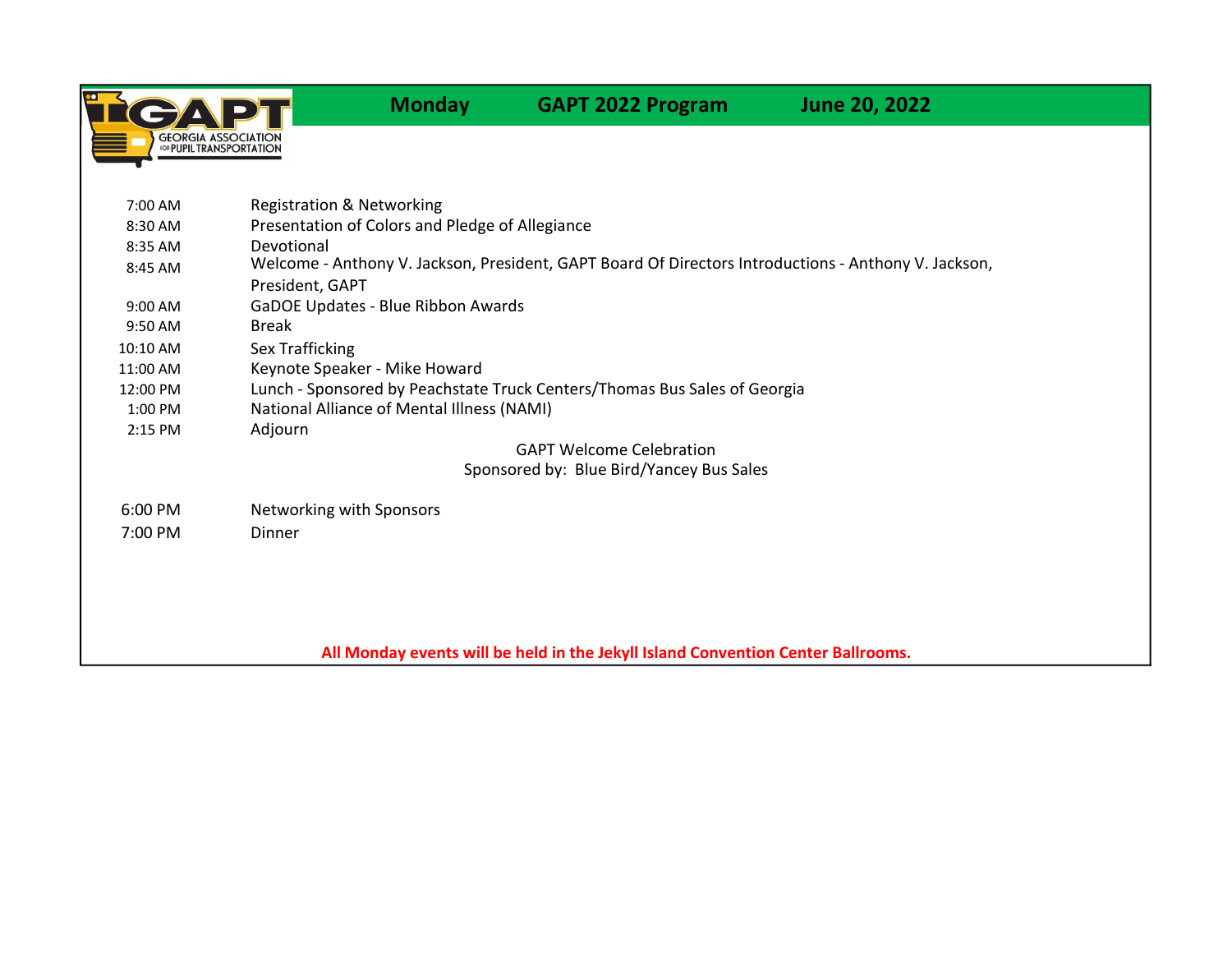|                      | <b>Tuesday</b>                                                                                                                     | <b>GAPT 2022 Program</b>                                                                   |                                                                                                                        | June 21, 2022                                                                                                               |                                                                                                |  |  |
|----------------------|------------------------------------------------------------------------------------------------------------------------------------|--------------------------------------------------------------------------------------------|------------------------------------------------------------------------------------------------------------------------|-----------------------------------------------------------------------------------------------------------------------------|------------------------------------------------------------------------------------------------|--|--|
| PIIPII TRANSPORTATIO | <b>GAPT - Fleet Management</b><br>- Rooms 1, 2, & 3                                                                                | <b>NAPT - PDS for</b><br><b>Administrators - Rooms</b><br>4&5                              | <b>GAPT - Transporting</b><br><b>Students with Special</b><br><b>Needs - Ben Porter</b><br><b>Salon</b>                | <b>GAPT - Safety &amp; Training -</b><br><b>Rooms 7&amp;8</b>                                                               | <b>General Administration-</b><br><b>Rooms 9&amp;10</b>                                        |  |  |
|                      | <b>Rooms</b>                                                                                                                       | <b>Rooms</b>                                                                               | Room                                                                                                                   | <b>Rooms</b>                                                                                                                | <b>Room</b>                                                                                    |  |  |
| 8:00 AM              |                                                                                                                                    |                                                                                            |                                                                                                                        |                                                                                                                             |                                                                                                |  |  |
| 8:30 AM              | IC Bus/Rush Bus Center<br>Updates                                                                                                  | NAPT PDS 604 -<br>Priorotizing and<br><b>Evaluating Operational</b><br>Safety - Bill Kurts | NAPT PDS 802 -<br>Positioning, Seating &<br>Securing of Students<br>w/Disabilities & Special<br>Needs - Teena Mitchell | <b>FSSolutions - Reasonable</b><br>Suspicion - Regina Doural                                                                | New Administrator -<br>Jason Ayers                                                             |  |  |
| 9:00 AM              | <b>School Bus Fleet</b><br><b>Electrification Data Driven</b><br>Decision - Brittany Barrett<br>World Resources Institute<br>(WRI) |                                                                                            |                                                                                                                        |                                                                                                                             | Mental Health -<br>National Alliance of<br>Mental Illness (NAMI)                               |  |  |
| 10:00 AM             | <b>EPA Fuel Island</b><br>Compliance                                                                                               |                                                                                            |                                                                                                                        |                                                                                                                             | <b>New Bus Driver Training</b><br>Curriculum - GaDOE - K.<br>Johnson, R. Waters, J.<br>Osborne |  |  |
| 11:00 AM             | What to Know - Electric<br><b>Fleet Recharging</b><br>Infrastructure (WRI)                                                         |                                                                                            | US Department of<br>Homeland Security - First<br><b>Observer Plus</b>                                                  | Round Table Discussion<br><b>Selecting Charter Bus</b><br>Companies - Driver<br>Recruitment and<br>Retention - Jerene Jones |                                                                                                |  |  |
|                      | Summer Waves - Sponsored by GAPT                                                                                                   |                                                                                            |                                                                                                                        |                                                                                                                             |                                                                                                |  |  |
|                      | Dolphin Tours - Sponsored by GAPT                                                                                                  |                                                                                            |                                                                                                                        |                                                                                                                             |                                                                                                |  |  |
|                      | Golf Tournament - Sponsored by Peachstate Truck Centers/ Thomas Bus Sales of Georgia                                               |                                                                                            |                                                                                                                        |                                                                                                                             |                                                                                                |  |  |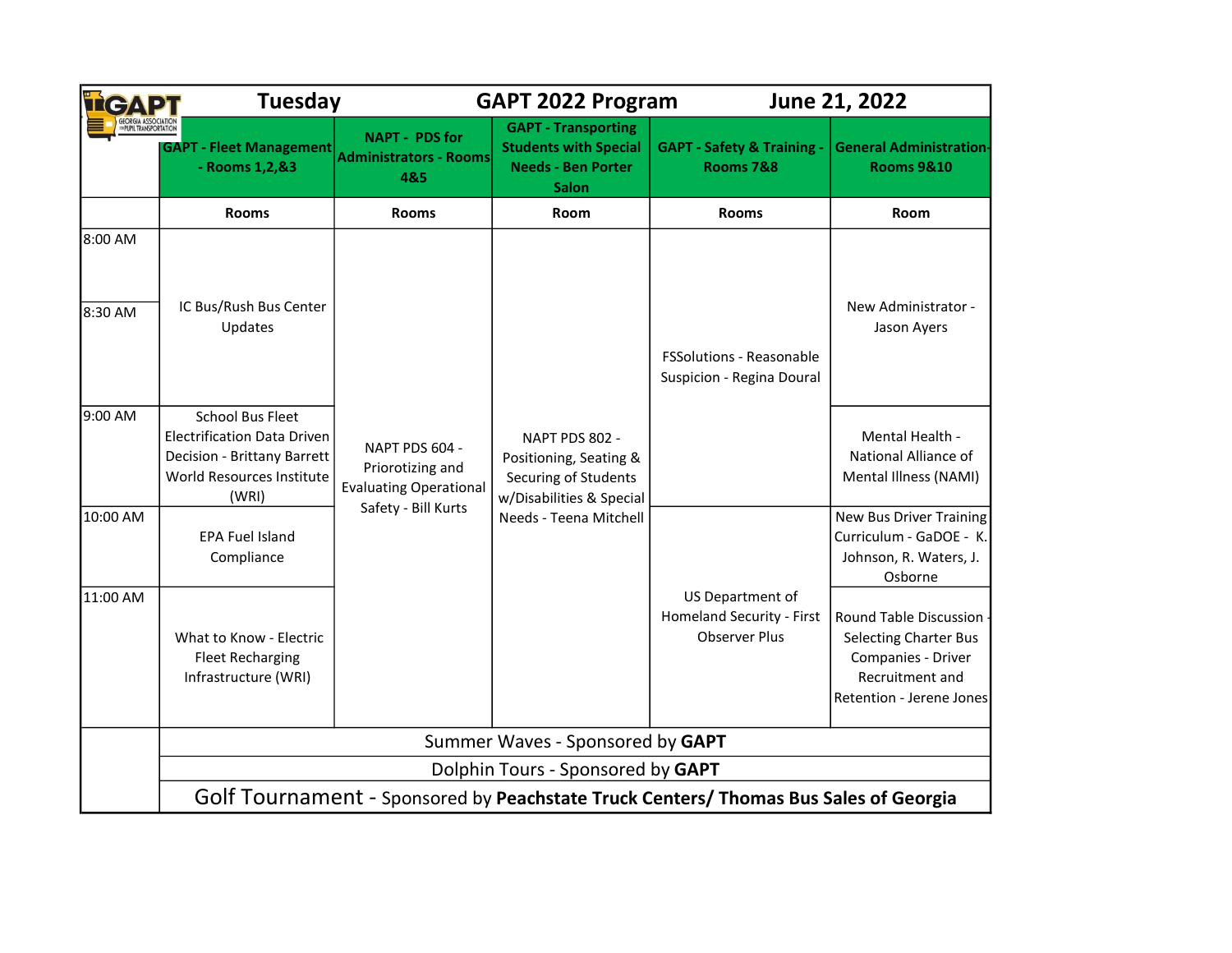|                        | Wednesday                                                                                                                                                                                | <b>GAPT 2022 Program</b> | June 22, 2022 |  |  |  |  |  |  |
|------------------------|------------------------------------------------------------------------------------------------------------------------------------------------------------------------------------------|--------------------------|---------------|--|--|--|--|--|--|
|                        | Jekyll Island Convention Center Ballrooms A, B, C, D, E, F, G, H                                                                                                                         |                          |               |  |  |  |  |  |  |
| 8:00 AM to<br>10:00 AM | Trade Show - Decision Makers Only (Director, Assist. Dir., & Shop Foreman)                                                                                                               |                          |               |  |  |  |  |  |  |
| 9:30 AM                | NAPT COUrSe 804 Products, Services, Equipment Options for Transporting Students with Special Needs - Teena Mitchell<br>(Class is 30 minutes then transitions to Trade Show - Ben Porter) |                          |               |  |  |  |  |  |  |
| 10:00 AM               | Trade Show - All Members - Must have GAPT Badge to Enter                                                                                                                                 |                          |               |  |  |  |  |  |  |
| 11:00 AM               |                                                                                                                                                                                          |                          |               |  |  |  |  |  |  |
| 12:00 PM               | Lunch                                                                                                                                                                                    |                          |               |  |  |  |  |  |  |
| 1:00 PM                | <b>Vendor Drawings</b>                                                                                                                                                                   |                          |               |  |  |  |  |  |  |
| 1:30 PM                |                                                                                                                                                                                          | Adjourn                  |               |  |  |  |  |  |  |